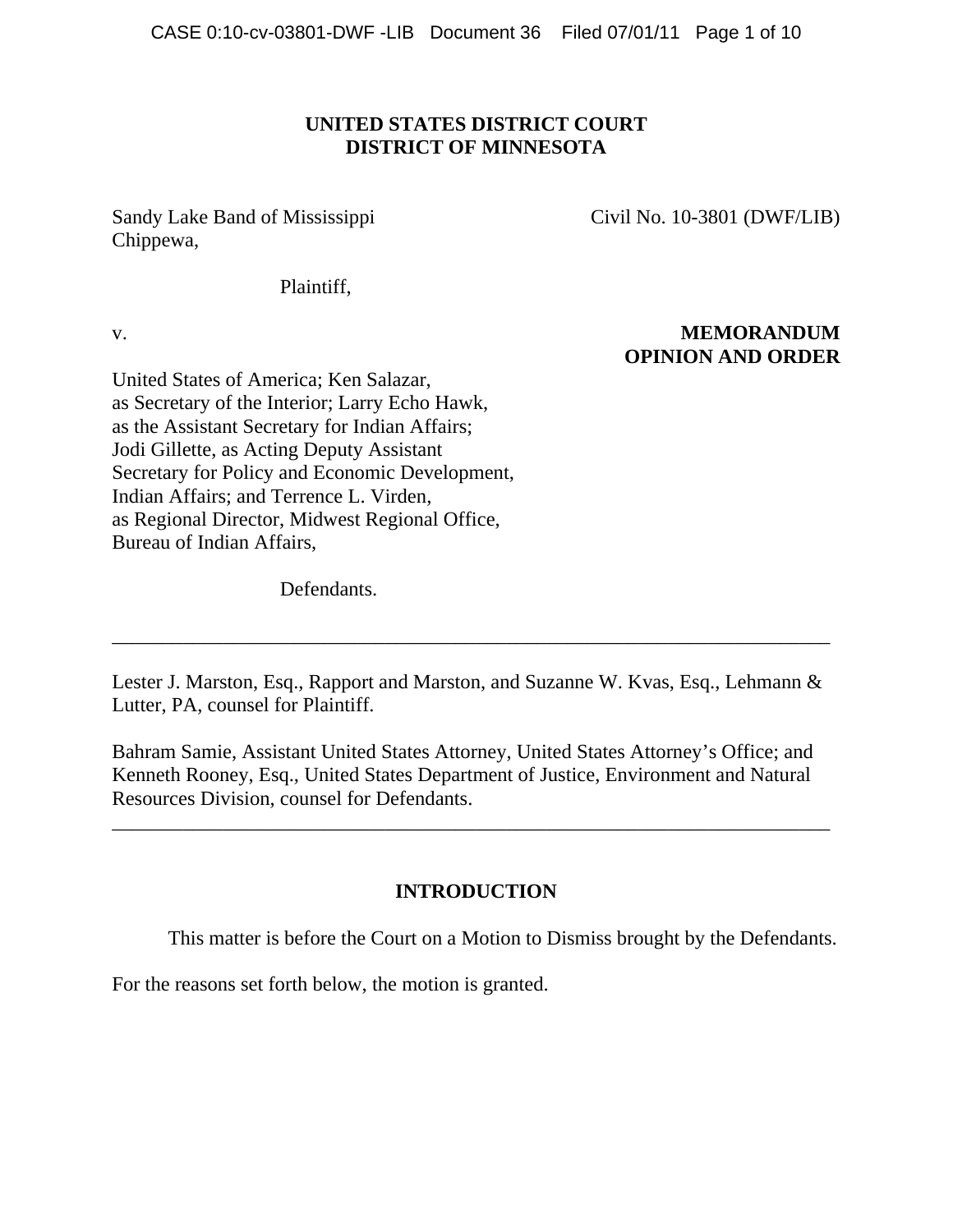## **BACKGROUND**

 Plaintiff Sandy Lake Band of Mississippi Chippewa ("Sandy Lake Band" or "Band") describes itself as "a federally recognized Indian tribe that has never been lawfully terminated by an Act of Congress." (Compl.  $\P$ 4.)<sup>1</sup> Between 1825 and 1867, the United States entered into ten (10) treaties that included the Sandy Lake Band. (*Id.* ¶¶ 6-20.) In addition to those treaties, in 1915 President Woodrow Wilson issued Executive Order No. 2144, which created the Sandy Lake Reservation "for the use and occupancy of a band of Chippewa Indians, now living thereon, and for such other Indians as the Secretary of the Interior may see fit to settle thereon." (*Id.* ¶ 29, Ex. 22.)

In 1934, Congress passed the Indian Reorganization Act, 25 U.S.C. § 461, *et seq.* ("IRA"). Section 16 of the IRA authorizes tribes to organize a tribal government by adopting a written constitution which becomes effective when ratified by a majority vote of the adult members of a tribe at a special election called by the Secretary of the United States Department of the Interior ("Secretary") for that purpose. 25 U.S.C. § 476. After passage of the IRA, the Secretary promulgated regulations for the calling and conducting of constitutional elections under 25 U.S.C. § 476. Those regulations are codified in Title 25 of the Code of Federal Regulations, Part 81.

 $\overline{a}$ 

<sup>1</sup> Plaintiff filed an Amended Complaint on June 2, 2011, the day before the hearing before the Court on Defendants' Motion to Dismiss. (*See* Doc. No. 33.) As acknowledged by Plaintiff during the June 3, 2011 hearing, the Amended Complaint was not filed within the time limit permitted for amending as a matter of course under Fed. R. Civ. P. 12(a)(1). Plaintiff was therefore required to either obtain the opposing parties' written consent or leave of the Court before filing. Plaintiff did not do so, and therefore the original Complaint (Doc. No. 1) remains the operative complaint in this action.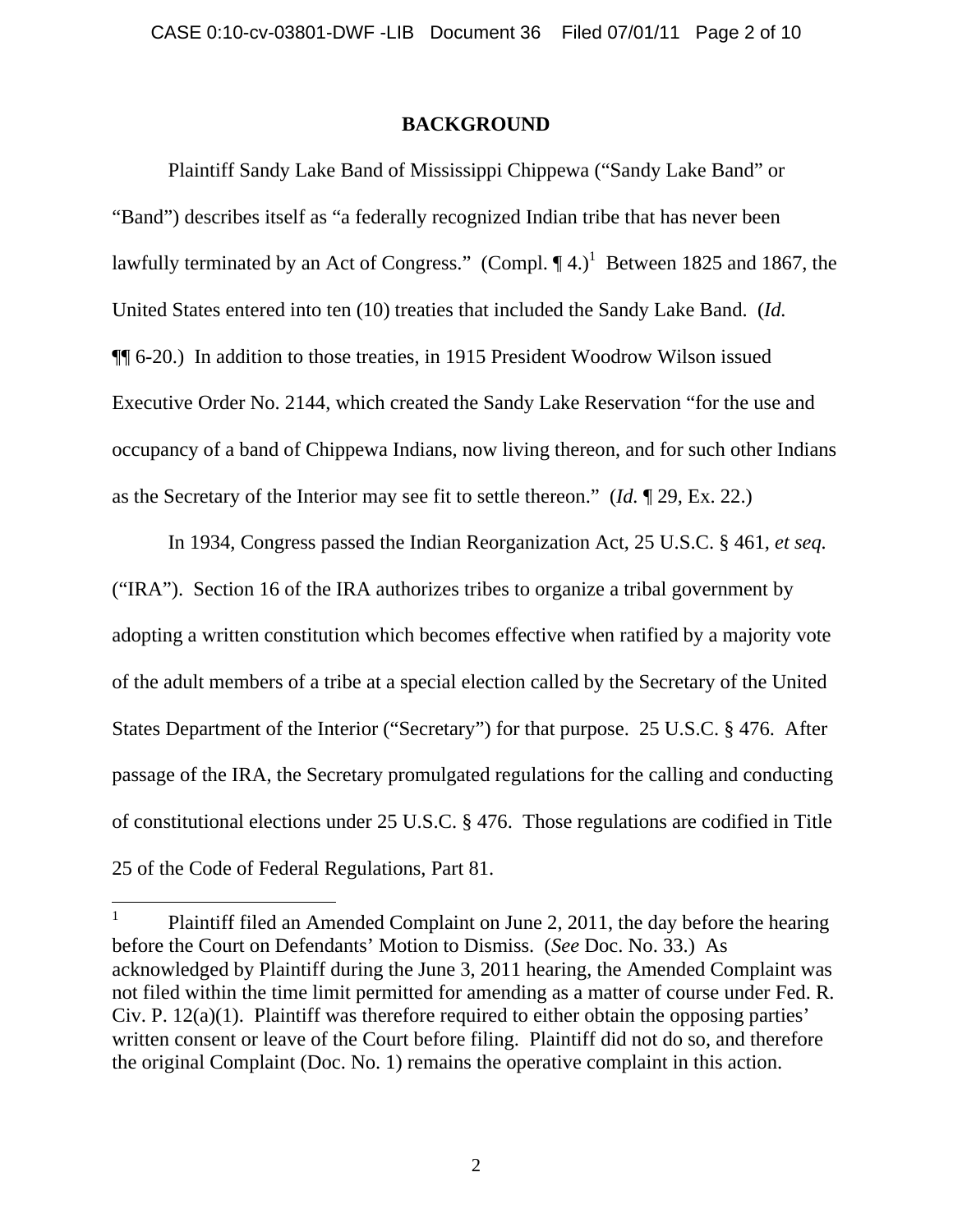#### CASE 0:10-cv-03801-DWF -LIB Document 36 Filed 07/01/11 Page 3 of 10

 On July 20, 1936, a majority of the tribes and bands of Chippewa Indians residing on various Indian reservations in Minnesota organized a single tribal government under a written constitution, the Constitution of the Minnesota Chippewa Tribe ("MCT Constitution"). (Compl. ¶ 40; Doc. No. 16, Ex. 2.) A polling place was maintained at Sandy Lake to allow members of the Sandy Lake Band to vote on the proposed constitution, but no members of the Sandy Lake Band cast a ballot. (Decl. of Lester J. Marston ¶ 3, Ex. C.) The MCT Constitution states that it "shall apply to the White Earth, Leech Lake, Fond du Lac, Bois Fort (Nett Lake), and Grand Portage Reservations, and the nonremoval Mille Lac Band of Chippewa Indians." (Doc. No. 16, Ex. 2 at 1.)

Article XI of the MCT Constitution provides that "[e]ach reservation and district or community may govern itself in local matters in accordance with its customs and may obtain, if it so desires, from the Tribal Executive Committee a charter setting forth its organization and powers." (*Id.* at 5.) On February 16, 1939, the Chippewa Indians of the Mille Lacs Reservation, pursuant to Article XI, ratified and accepted the Charter of Organization of the Mille Lacs Band of Chippewa Indians ("MLB Charter"). (Doc. No. 16, Ex. 3 at 7.) The MLB Charter defines membership in the Mille Lacs Band of Chippewa Indians as consisting of

[a]ll Chippewa Indians permanently residing on the Mille Lacs Reservation and at, or near, the Villages of Isle, Danbury, East Lake and Sandy Lake, Minnesota, on the adoption of this Charter, and their descendants, whose names appear on the approved roll of the Chippewa Tribe as determined by Sections 2 and 3 of the Constitution of the Minnesota Chippewa Tribe.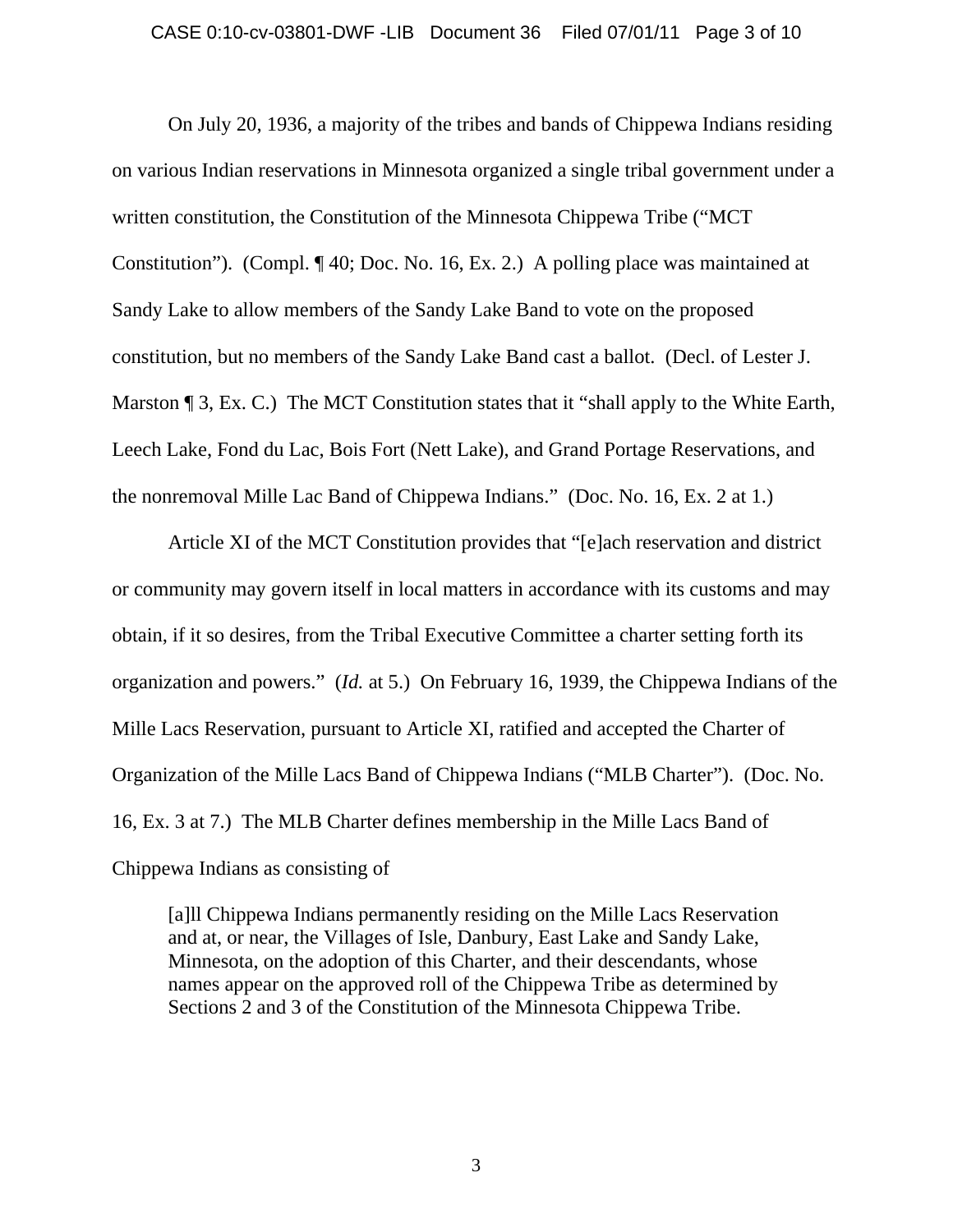(*Id.* at 2.) The MLB Charter also establishes a governing body known as the Mille Lacs Council and provides that the Sandy Lake District shall have one Councilman on that Council. (*Id.* at 2-3.)

 On May 29, 1980, a Field Solicitor for the United States Department of the Interior, in response to a request from the Bureau of Indian Affairs ("BIA") for an opinion regarding the jurisdictional status of the Sandy Lake Reservation, stated that "the Chippewas residing at Sandy Lake have been considered Chippewa of the Mississippi and part of the group known as the Mille Lacs Band" and that "the Mille Lacs Band is the political successor of the historic Sandy Lake Band." (Compl. ¶ 43, Ex. 23.)

 On June 24, 1988, the Chief of the Division of Tribal Government Services sent a letter to Clifford Skinaway, Jr., who had submitted an incomplete and uncertified petition for acknowledgment as an Indian tribe for Sandy Lake. (Doc. No. 16, Ex. 1, Decl. of R. Lee Fleming ¶ 25.) That letter provided instruction regarding the federal acknowledgment process, which is codified at 25 C.F.R. § 83, and stated that "[i]n order to officially place your group on our priority register, we will need a formal expression from the group's governing body which states specifically that the group is petitioning for Federal acknowledgment and that the action is authorized by the group's governing body." *(Id.)* Letters from the BIA were also sent to members of the Sandy Lake Band on January 24, 1991; August 25, 1995; and June 21, 1997. (*Id.* ¶¶ 26, 28, 30.) Between February 2002 and August 2006, individuals within the BIA sent ten (10) additional letters to the Sandy Lake Band addressing the federal acknowledgment procedure. (*Id.*  $\P$ [ 31-40.)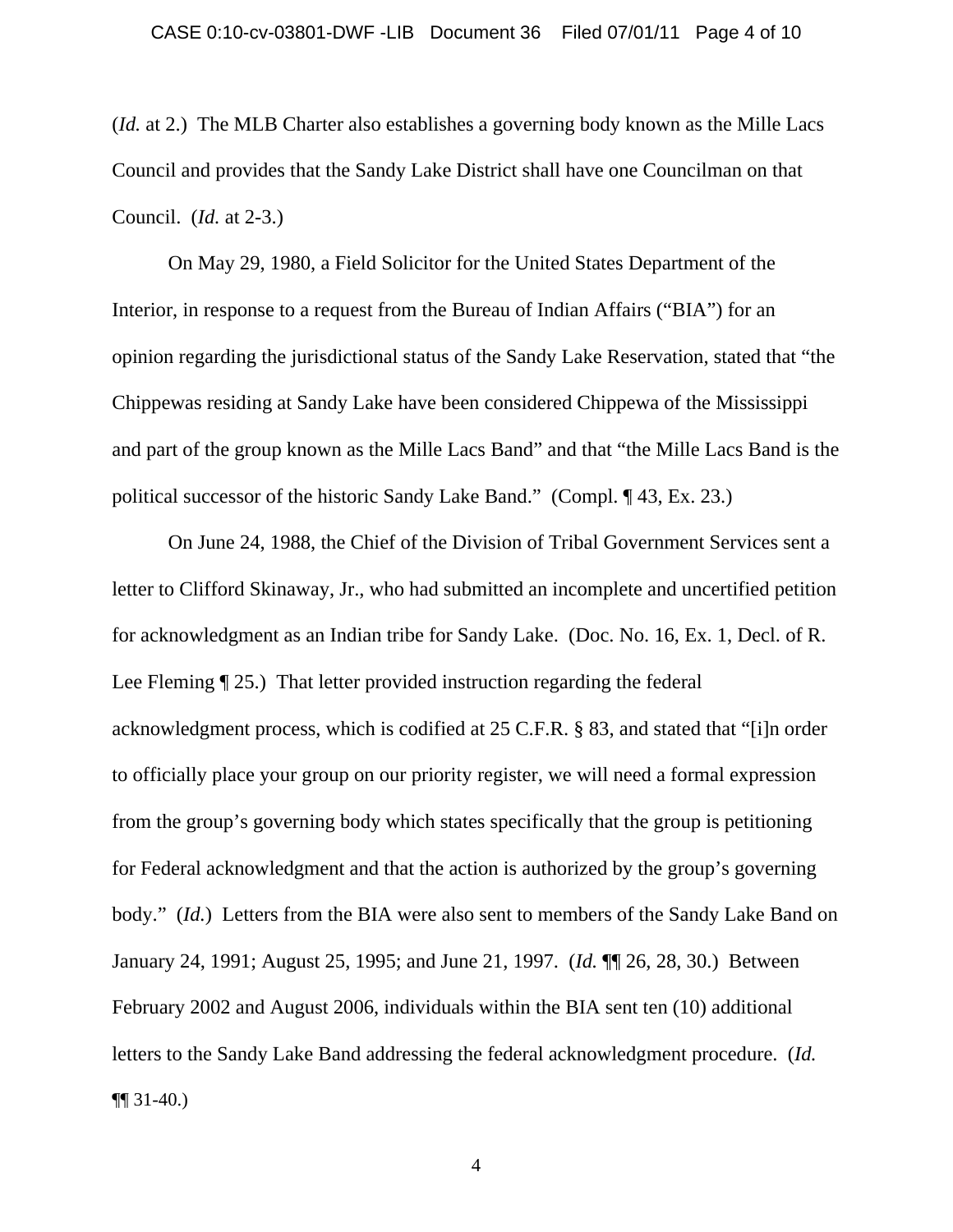#### CASE 0:10-cv-03801-DWF -LIB Document 36 Filed 07/01/11 Page 5 of 10

 On July 10, 2007, the Sandy Lake Band sent substantively identical but separate letters to the Assistant Secretary for Indian Affairs and the Superintendent of the Minnesota Agency of the BIA requesting reorganization under Section 16 of the IRA. On or about July 27, 2007, the Superintendent of the Minnesota Agency of the BIA sent a letter in response enclosing an August 1, 2006 letter from the Associate Solicitor of Indian Affairs. The August 1, 2006 letter stated that "it is clear that the Sandy Lake Band would not as a matter of law be eligible for acknowledgment under the Department's existing regulations" but "[s]ince the Sandy Lake Band has not petitioned the Department for acknowledgment, this letter can not be construed as a determination under [25 C.F.R. Part 83]." (*Id.*)

 The Sandy Lake Band appealed the July 27, 2007 response to the Midwest Regional Director for the BIA. (Compl. ¶ 48.) The Regional Director stated in an August 28, 2007 letter that the July 27, 2007 letter "was not a decision but a reiteration of the Department's position regarding the Sandy Lake Band" and therefore was not appealable. (*Id.* ¶ 47, Ex. 25.) The August 28, 2007 letter also stated: "Previously you have been advised that you may seek recognition through the federal acknowledgment process or by special legislation. Until there is a determination through the federal acknowledgement process or legislative recognition of your group, the Department's position remains the same." (*Id.*)

 On September 25, 2007, the Sandy Lake Band filed an appeal of the August 28, 2007 letter with the Interior Board of Indian Appeals, Office of Hearings and Appeals ("IBIA"). (Compl. ¶ 49.) On the same day, the Assistant Secretary for Indian Affairs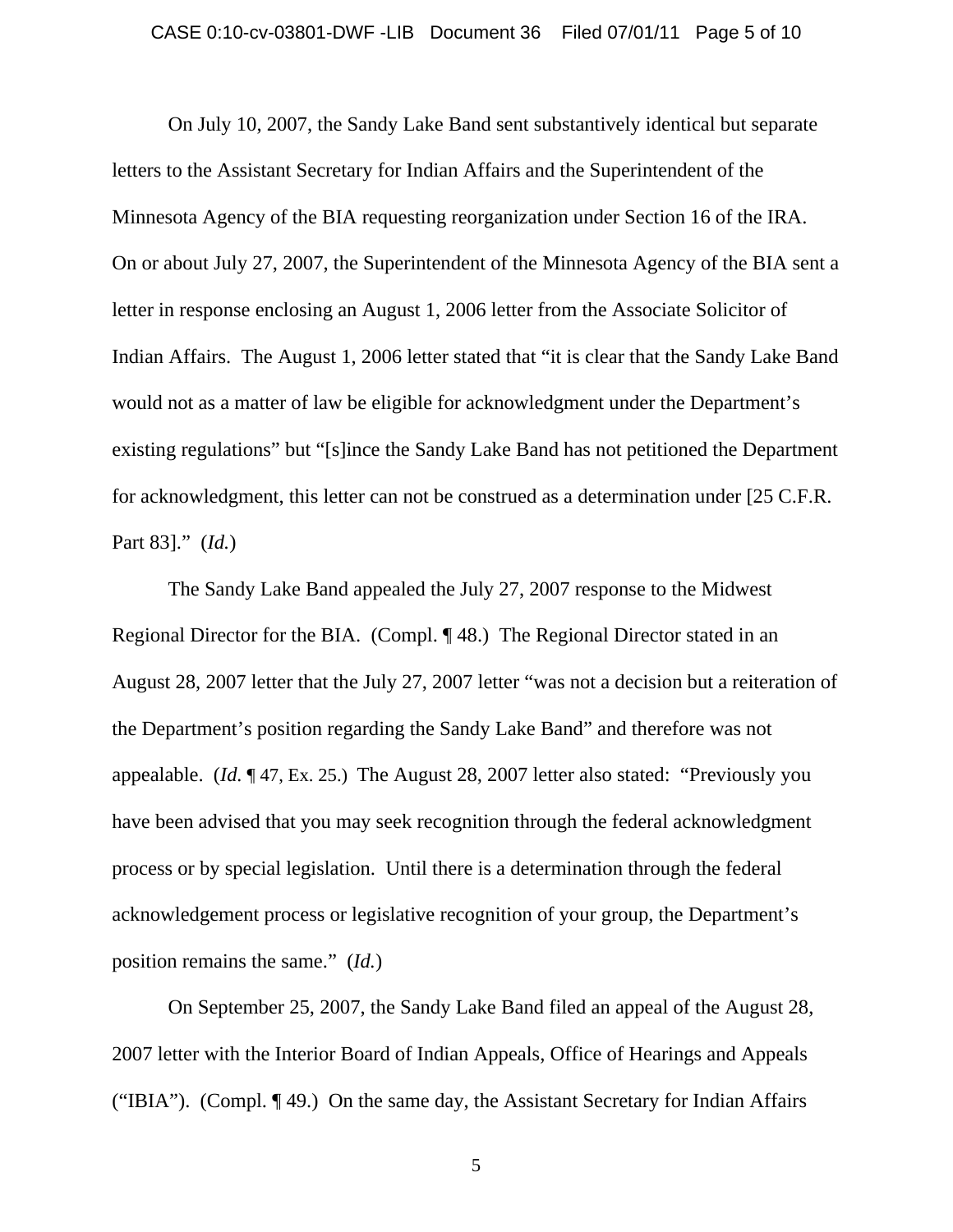responded to the Sandy Lake Band's July 10, 2007 letter. (*Id.* ¶ 50, Ex. 26.) The Assistant Secretary's letter also enclosed the August 1, 2006 letter and stated that: "Previously you have been advised that you may seek recognition through the Federal acknowledgment process or by congressional legislation. Until there is a final determination through 25 CFR Part 83 or legislative recognition of your group, the Department's position remains the same." (*Id.*) The Regional Director then moved to dismiss the Sandy Lake Band's appeal before the IBIA on the grounds that the Assistant Secretary's September 25, 2007 letter was a final decision for the Department of the Interior which the IBIA was precluded from reviewing. (Compl. ¶ 50.) The IBIA dismissed the appeal by an order dated March 21, 2008. (*Id.* ¶ 51, Ex. 27.)

 The Sandy Lake Band initiated this action on September 1, 2010, asserting claims for Violation of the Federally Recognized List Act of 1994; Violation of the IRA; Violation of the Administrative Procedures Act; Violation of the Fifth Amendment; and Breach of Trust, List Act, and IRA. $<sup>2</sup>$  The Sandy Lake Band characterizes these claims as</sup> "seek[ing] review of the Federal Defendants' Decision denying the Tribe's request for an IRA Election" and as "aris[ing] from the Federal Defendants' denial of the Tribe's Request for an IRA Election." (Doc. No. 26 at 17-18.) The Defendants moved to dismiss, arguing that the Sandy Lake Band is not eligible to request an IRA election, the

 $\overline{a}$ 

<sup>2</sup> The Sandy Lake Band also asserted claims for Breach of Trust, Treaty Rights (Sixth Claim) and Money Damages (Seventh Claim). In response to Defendants' motion, however, the Sandy Lake Band agreed with Defendants that those claims should have been brought in the Federal Claims Court. Accordingly, the Court will dismiss the Sandy Lake Bands' Sixth and Seventh Claims without prejudice.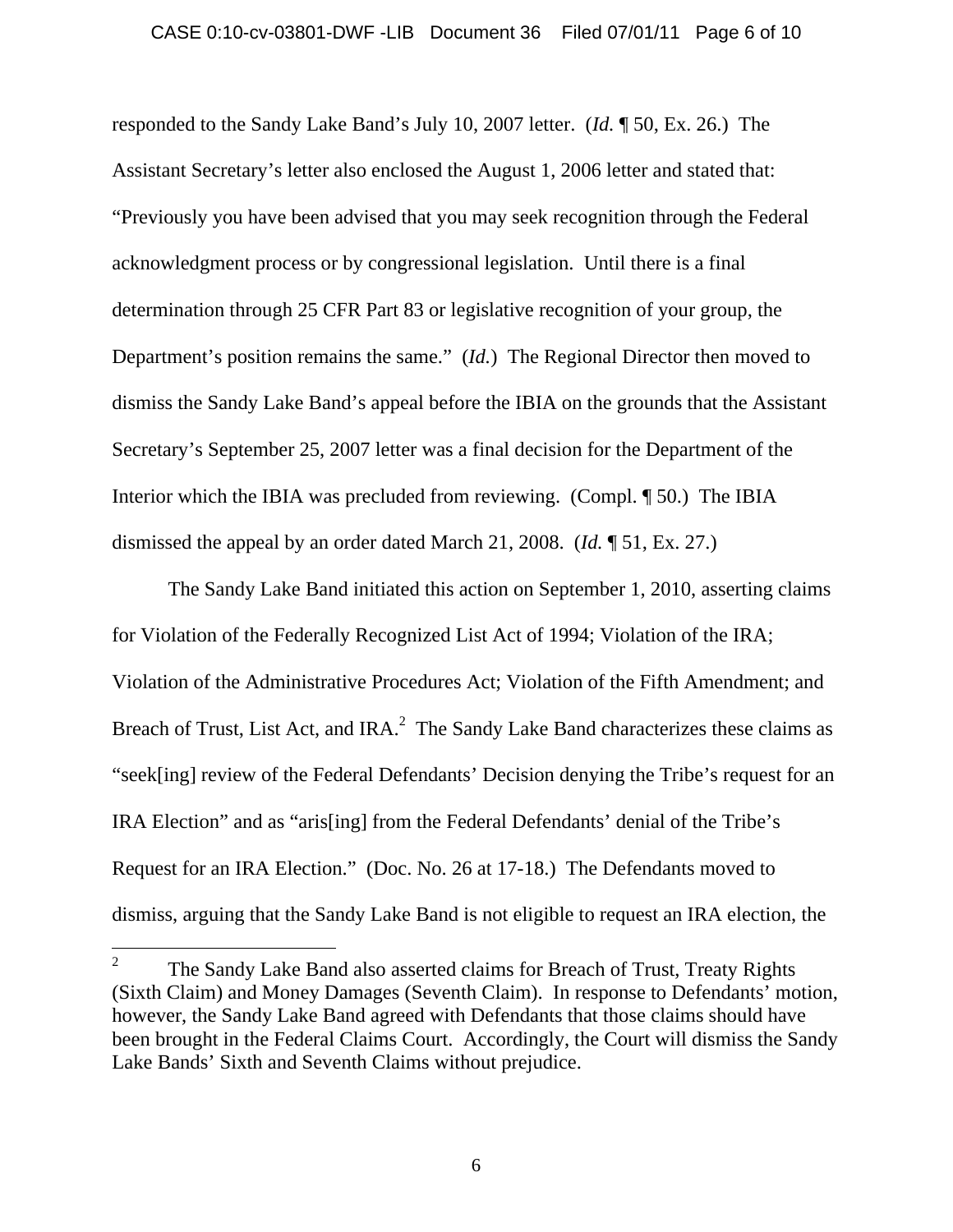Court lacks subject matter distinction because the Sandy Lake Band failed to exhaust administrative remedies, the United States has not waived sovereign immunity, and that the Minnesota Chippewa Tribe and the Mille Lacs Band are indispensible parties. The Court first addresses subject matter jurisdiction.

#### **DISCUSSION**

### **I. Subject Matter Jurisdiction**

Federal Rule of Civil Procedure 12(b)(1) is the proper vehicle by which to seek dismissal of a claim for lack of federal subject matter jurisdiction. Fed. R. Civ. P. 12(b)(1). A motion to dismiss for lack of subject matter jurisdiction may challenge a plaintiff's complaint either on its face or on the factual truthfulness of its averments. *Osborn v. United States*, 918 F.2d 724, 729 n.6 (8th Cir. 1990). When a defendant brings a facial challenge—a challenge that, even if truthful, the facts alleged in a claim are insufficient to establish jurisdiction—a court reviews the pleadings alone, and the non-moving party receives the same protections as it would defending against a motion brought pursuant to Rule 12(b)(6). *Id*. In a factual challenge to jurisdiction, the court may consider matters outside the pleadings and the non-moving party does not benefit from the safeguards of Rule12(b)(6). *Id*.

Here, the Defendants raise a factual challenge to jurisdiction, asserting that because the Sandy Lake Band failed to exhaust its administrative remedies, this Court lacks subject matter jurisdiction. Under the doctrine of administrative review, a party is not entitled to judicial review until after the prescribed administrative remedy has been exhausted. *Woodford v. Ngo*, 548 U.S. 81, 88-89 (2006). Proper exhaustion of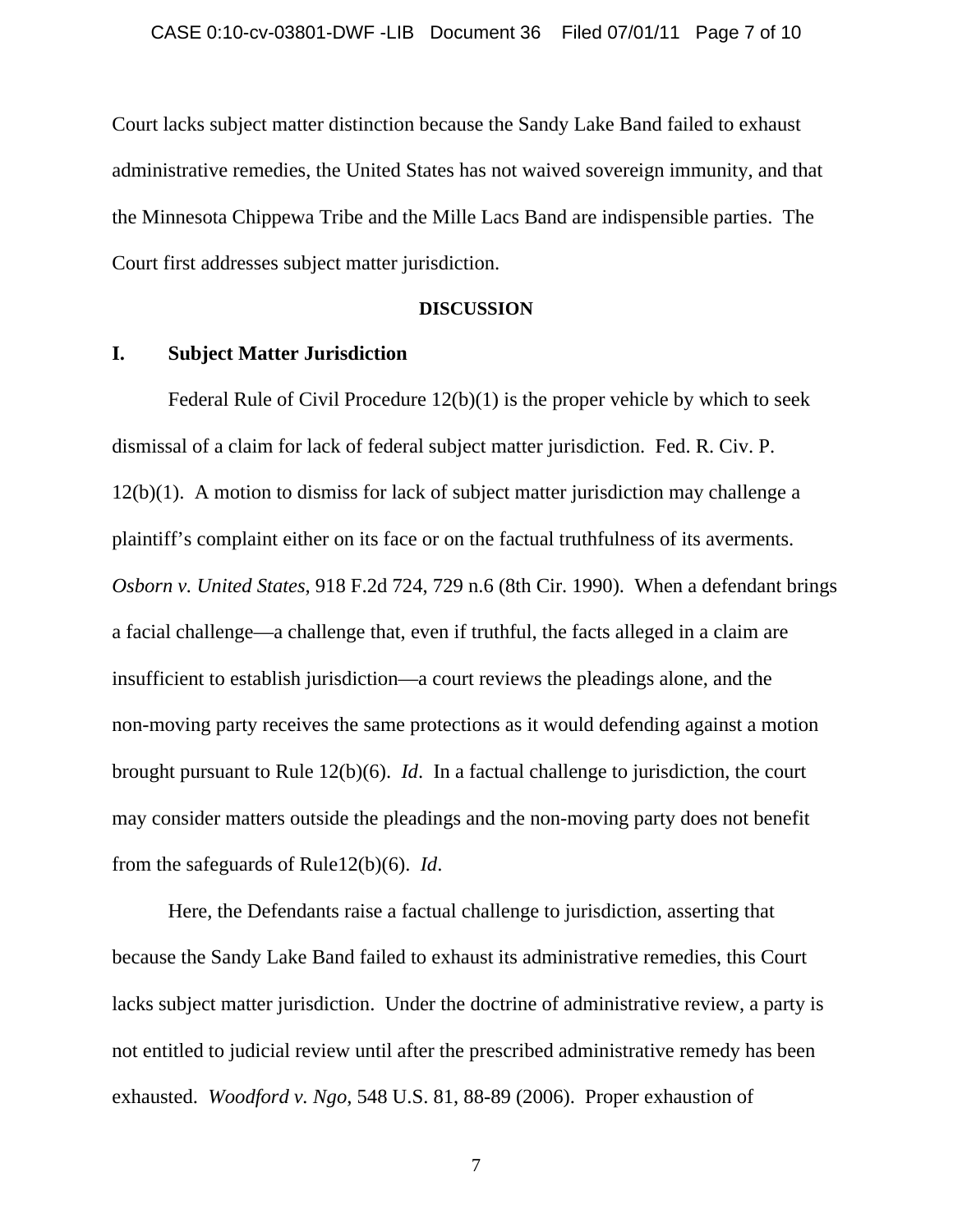administrative remedies is required, meaning all steps the agency holds out must be used.

*Id.* at 89.

# **II. Regulatory Framework**

The regulations promulgated by the Department of the Interior for requesting IRA

elections contain the following definition:

Tribe means: (1) Any Indian entity that has not voted to exclude itself from the Indian Reorganization Act and is included, or is eligible to be included, among those tribes, bands, pueblos, groups, communities, or Alaska Native entities listed in the FEDERAL REGISTER pursuant to § 83.6(b) of this chapter as recognized and receiving services from the Bureau of Indian Affairs; and (2) any group of Indians whose members each have at least one-half degree of Indian blood for whom a reservation is established and who each reside on that reservation. Such tribes may consist of any consolidation of one or more tribes or parts of tribes.

25 C.F.R. § 81.1(w). Section 81.1 thus limits eligibility for requesting IRA elections to

Indian entities included, or eligible to be included, among those that have received federal acknowledgement. The federal acknowledgment process includes procedures for entities, such as the Sandy Lake Band, that claim previous federal recognition as demonstrated by treaties and executive orders. *See* 25 C.F.R. §§ 83.7, 83.8. The Defendants assert that because the Sandy Lake Band has never filed a petition with the agency tasked with federal acknowledgment, the Band has failed to exhaust its administrative remedies.

The Sandy Lake Band asserts that with the dismissal of its appeal before the IBIA, all available administrative remedies have been exhausted. The Sandy Lake Band admits that it has never filed a petition for federal acknowledgment, but contends that it need not be presently federally recognized in order to be eligible for an IRA election and that it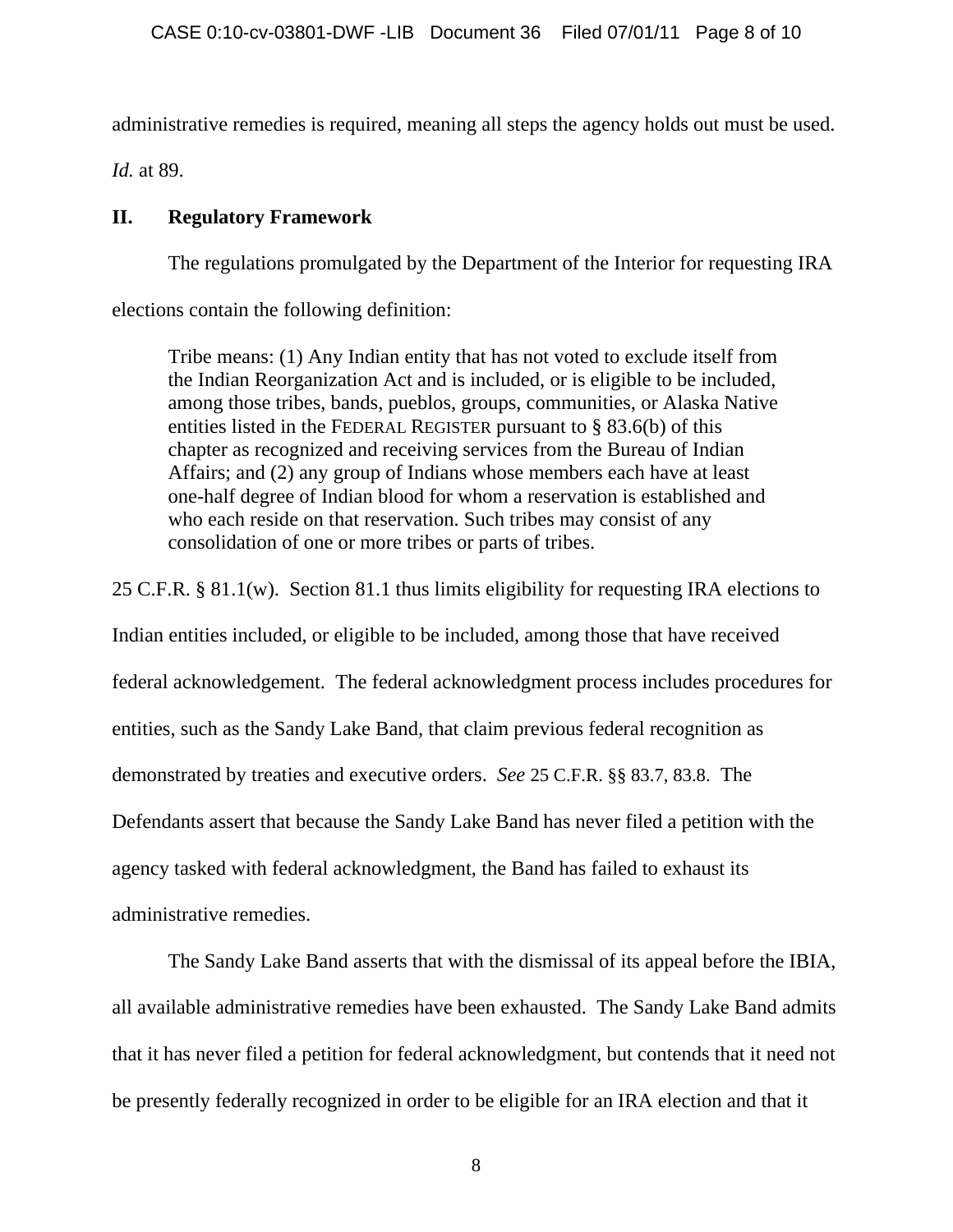#### CASE 0:10-cv-03801-DWF -LIB Document 36 Filed 07/01/11 Page 9 of 10

seeks review only of the Defendants' decision denying the election request. The Band argues that 25 C.F.R. § 81.1(w) conflicts with the definition of Indian tribe contained in 25 U.S.C. § 479, adds requirements for qualifying as an eligible Indian tribe that are not found in the statute, and is therefore invalid and void. The Sandy Lake Band asserts that because it was under federal jurisdiction on June 18, 1934, it satisfies the definition of Indian tribe contained in Section 479 and is eligible for an IRA election.

The Court concludes that the Sandy Lake Band has failed to exhaust its administrative remedies. The Court respectfully rejects the Band's contention that 25 C.F.R. § 81.1(w) contradicts the definition of Indian tribe in 25 U.S.C. § 479. Rather, by requiring an entity seeking an IRA election to first request federal acknowledgment, the regulations ensure that the evidence the Sandy Lake Band offers in support of its claim that it qualifies as an Indian tribe under Section 479 will be presented to the appropriate agency with the requisite expertise and established regulatory process.<sup>3</sup> The Defendants have repeatedly and consistently informed the Sandy Lake Band that it must file a petition for federal acknowledgment as the first step in the Band's effort to seek an IRA election, but the Band has failed to do so. Accordingly, the Band has failed to

 $\overline{a}$ 

<sup>3</sup> The Court also respectfully rejects the Sandy Lake Band's argument that 25 C.F.R. § 81.1(w) contradicts 25 U.S.C. § 479 as interpreted by the Supreme Court in *Carcieri v. Salazar*, 555 U.S. 379 (2009). *Carcieri* held that the term "now under Federal jurisdiction" refers to Indian tribes under Federal jurisdiction in 1934. The effect of this holding is that the Secretary may not expand the definition of Indian tribes eligible for an IRA election to include those not under Federal jurisdiction in 1934. It does not follow from this result that requiring an entity to first seek federal acknowledgment before requesting an IRA election exceeds the authority granted to the Secretary.